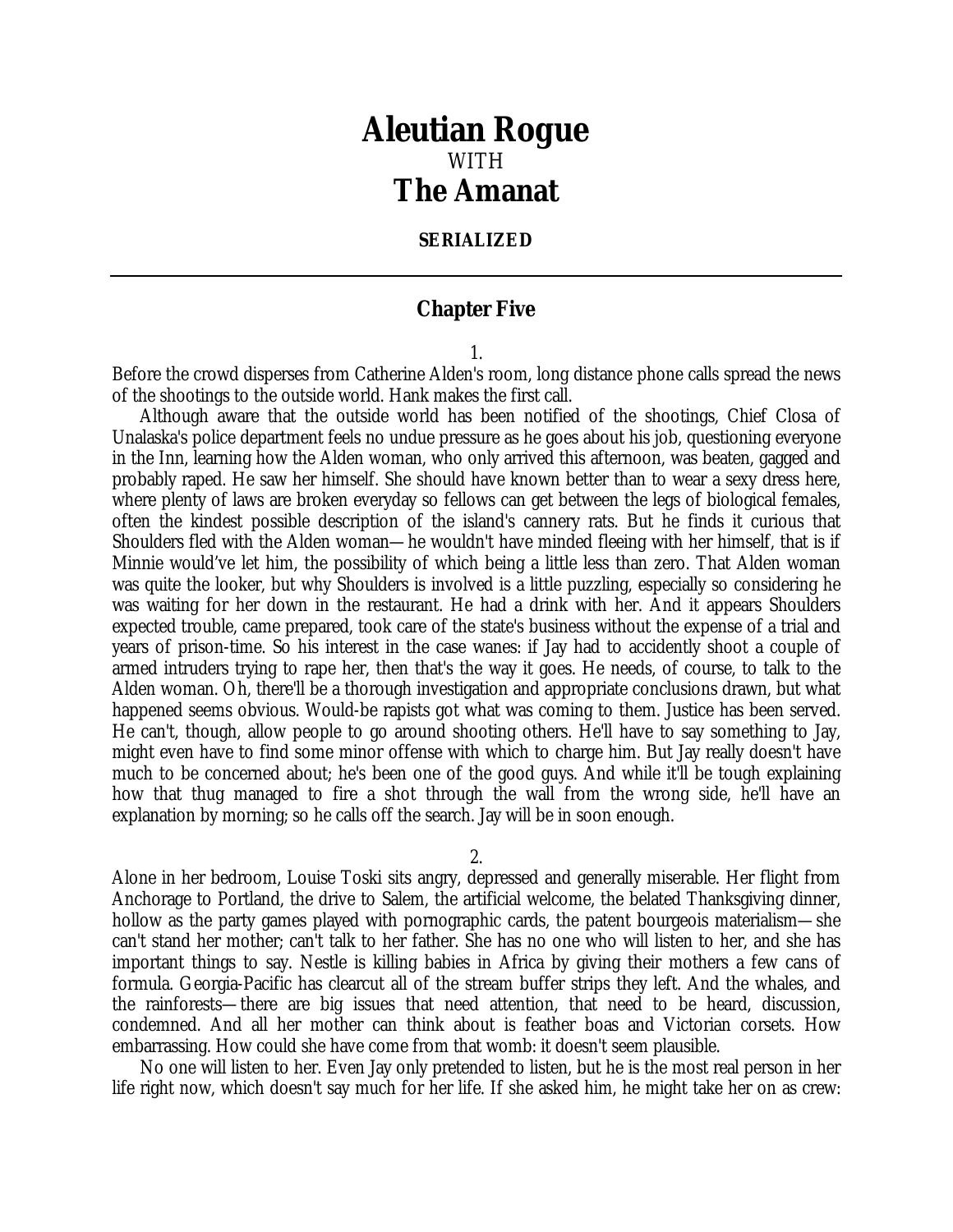he has plenty of room on his boat, and he makes enough money he could afford to hire her. She knows fish—maybe not how to catch them, but everything else.

But returning to Dutch Harbor to crab fish would be a big commitment on her part, and before making any commitment to anyone ever again, she wants to know all about the guy she is committing to, which means she wants to know what he isn't telling her about himself. She's certain he is a Native American with great spiritual power, maybe even a medicine man, and that is a little scary because she has never been around a medicine man, and she doesn't know exactly what a medicine man does besides dance to make people well when they should be taking real medicine. But he did make the wind calm down enough she got out; so he might know real medicine, like herbalists.

Then again, he might still be married.

She isn't sure where that thought came from, but that is something she can check; she can check on the accident. She knows where the Siletz River is. Coast newspapers would've featured the story, a pickup in the river. Probably front page. Newport and Toledo. She has nothing else to do until the school term starts. She might as well dig through old newspapers. Then he won't have to tell her the gory details.

 She would call Jay if he had a phone, write him if she had an address. He would think she was nuts, but he helped her out when he didn't even know her, and now that he does know her, she is certain he would listen better than he did before. But because he doesn't have a phone and she doesn't have his address, there isn't anything she can do until Monday when she can check on what he told her—and because there isn't anything she can do, she mopes alone in her bedroom, behind a locked door.

Still alone with her thoughts as she heads south on I-5 a few minutes before six Monday, she speeds through thin traffic, stays on the freeway until she reaches Albany, then follows the river towards Corvallis, OSU's campus and her ex-roommate. How could she be taken in by such a bastard? Lovers are as plentiful as the geese feeding in the fields of wheat and corn to either side of the road, and she picked such a loser.

She watches small bands of honkers call to each other as they break away from large flights bound for the refuge. Geese mate for life, or so her textbook said. That is what she thought she was doing, mating for life. Well, next time, head, not heart. She will love tougher, smarter. She won't fall for a rose and a bottle of California wine. Turned out, he didn't want to listen to her. He was arrogant, mostly concerned with his penis, and without even the loyalty of a goose. And from beneath naked oaks, mixed flocks of Dusties and Greater Canadas stare back at her, as if judging her.

She feels bitchy this morning.

Through Philomath before seven, heavy fog wets her windshield, and forces her to turn her wipers on, then off, then on again repeatedly. She passes Blodgett and Burnt Woods, and notes that except for an apple or two hanging with a few twisted yellow leaves from the topmost branches of long-neglected trees, the hardwoods are bare. Droplets of fog, though, seem to inflate the fir needles, and lend them the strength the hardwoods lost. In the orchard beside the highway at Salmon Creek, two does and a fawn nose through fallen leaves. The once-red-painted boards of the covered bridge at Chitwood have faded dusty brown, and oncoming log trucks force her to follow a school bus over Pioneer Mountain and into Toledo, where the fog becomes rain and the traffic is heavy. Mill workers mostly.

Her stomach alternates between fluttering and knotting as she asks directions at Gas-For-Less, returns up the hill, and enters the newspaper's office just after it opens. Jay didn't tell her much; they didn't have time to really talk with that other woman coming by all beat up, then him taking off with her, getting her a ride on that crab boat. But she did listen to him. She remembers what he said. So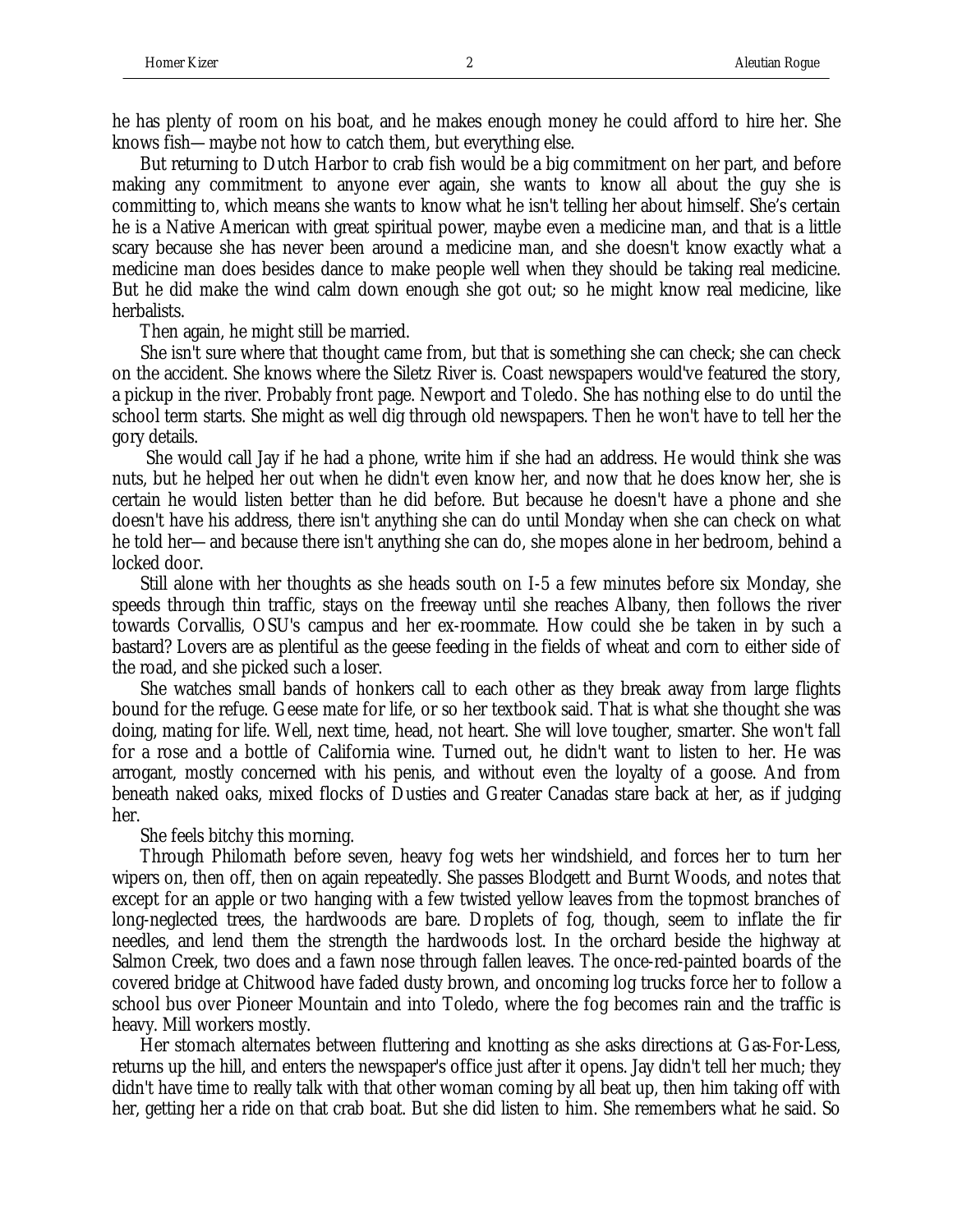approaching the woman at the counter, she says, "Hi, I'm doing a story about fourwheel drive safety, and I'm interested in a particular accident and fatality your paper covered a few years ago."

"Records are downstairs. Ask for Mrs. Knight. She can provide you with library copies of past editions."

Louise descends the stairs, and repeats her lie, adding, "I believe the deceased was named Shoulders."

Perplexed, Mrs. Knight says, "I've worked on this paper for twenty-eight years and have lived in Lincoln County all my life," as she unlocks the records room. "And I recall only one accident where something went wrong with the fourwheel drive. It was Judy Keipers who died, not anyone named Shoulders."

Maybe Judy Keipers didn't take his name, but kept her own. She will do that when she marries, keep her name, and she instantly likes her.

"Yes, Keipers is the name you want. Dutch, her husband, received a sizeable insurance settlement before he disappeared."

Wait a minute, she doesn't like this. Wrong name. Insurance settlement. Disappearance. Jay didn't tell her everything.

"We're very modern here. Everything's on microfilm. You'll have to use the viewer there on the table."

She lets Mrs. Knight show her how to operate an ancient viewer. The first edition of February, 1971, contains nothing of interest though she reads in disbelief a pro-war article about Vietnam, and wonders how anyone could write such crap. But the second edition of the month features a frontpage picture of a pickup upside-down in a river. The caption identifies the driver as Mrs. Judy Keipers, and refers the reader to a brief front-page article giving little more than the names of victims and next of kin. Evidently the accident was a late-breaking story for there are no references to it elsewhere in the paper. The third edition devotes two full pages to the accident. Pictures of the victims (his boys were cute) are interspersed among pictures of the accident. Page six has a statement by the investigating officers, a statement from the locking hub's manufacturer attesting to the safety of the hub's design, a brief statement from the coroner, and eulogies for Mrs. Keipers. Without doubt, this is the accident. But was this Judy Keipers Jay's wife? Jay isn't even his name. It's Peter, an awful name.

The fourth edition contains two articles about the accident, and a gossipy story in the Rock Creek Community News section about a get-together planned for the grieving widower. Reading between lines, she realizes the social club was even then, two weeks after the accident, already looking for a new Mrs. Keipers. How bourgeois can they be? No wonder he disappeared.

From the accumulated articles, she feels she knows Judy Keipers, but little is said about her husband. The fuzzy picture of him could be of almost anyone. His age is given (Jay is the right age), but no physical description. Jay is Peter, she knows he is, just knows it…or at least she wants him to be.

When Mrs. Knight returns to check on her, Louise asks, "What about the disappearance? I should interview Mr. Keipers."

"That's a tough one. Not much is known. One of our unsolved mysteries. There was an active police investigation at the time, mostly, I think, because a state policeman also disappeared. The officer's last radio transmission was garbled, but FBI investigators filtered the tape and believe he said he was stopping at the Keiper's farm. The officer was some sort of a distant cousin of Judy's and had just gotten transferred to Newport. Speculation is that Dutch—he fell timber and was always in the woods—saw something illegal. There was rustling going on at the time. And together, he and the officer…the rustlers were probably from the Valley. They were coming over in semis and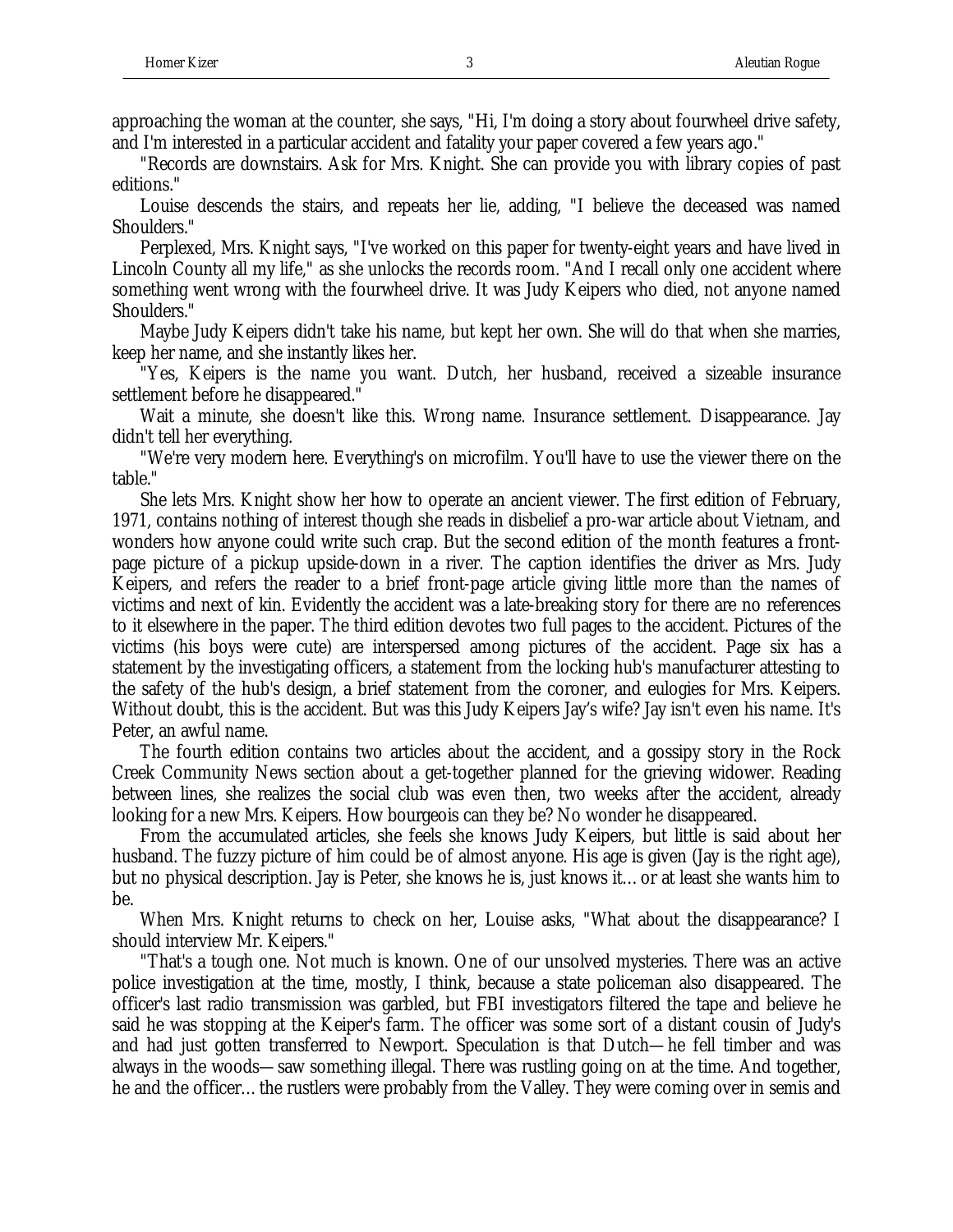butchering anyone's cows. That's really the only way to explain both disappearances. At least that's what most people believe. But no one knows for sure.

"There as also some speculation that the officer might have thought—the whole idea was preposterous."

"Thought what?" Louise tingles all over. She is onto something bigger than the traffic accident, she just knows it.

"Oh, there was some talk that Mr. Keipers might have had something to do with the accident. That speculation never had any merit and was thoroughly discredited by the hub's manufacturer, which is why they paid the settlement without going to trial."

"Did the officer think that Jay, excuse me, Peter was responsible for his wife's death?"

"A fellow officer thought that might have been the case."

"In other words, this was all pretty complicated?"

"Not really… well, maybe. I'll get you the editions in which we ran the story."

Louise looks at the third edition of May, '71, and reads the lengthy article reviewing the accident that accompanies the legal notice of the filing in Circuit Court. But it is the May, '77, first edition that interests her most. Whereas the articles in the November, '71, editions are extremely brief, indicating the case was being kept under wraps by the police, the May, '77, issue features an article reviewing everything that had surfaced pertaining to both disappearances, a sort of five-years-afterthe-fact article. There was, though, still almost nothing known. There were no charges, no suspects, no bodies, nothing but questions.

Calling Mrs. Knight to the viewer, she asks, "Does the paper have a better picture of Mr. Keipers?"

"Not better than that one." Mrs. Knight points to a reel of microfilm Louise has already reviewed. "At the time of his disappearance we tried to find a usable picture of him—and we had to reuse that picture."

An idea flares: "Is Mr. Keipers Native American?"

"I dunno. Not so that you'd know. He had a little reservation blood in him, but so does most everyone else from Siletz. Why?"

"I thought maybe he might." Nodding towards the reel of May, '77, editions, she asks, "How current is this last article?"

Quickly scanning the article, the elderly woman says: "A little more is known. Dutch has a brother living in Ketchikan. Jon Keipers. Had an interesting battle with the IRS. Dutch received a good settlement from the hub manufacturer. I don't know how much. Big. For a bad casting. He invested, some in Tandy Leather, so while the settlement wasn't taxable, its earnings are. The IRS attempted to seize his farm, but Jon took them to court, and won, at least till Dutch's tax liability can be determined. Both sides are at an impasse until Dutch is declared legally dead."

Now she understands, yes. "Will the IRS get his farm if he doesn't show up soon?"

"His brother probably will…but they'll try. You can be sure of that."

"Do you think he's alive?"

"Wouldn't know, wouldn't want to know. People will always wonder."

"About the police officer?"

"Yes."

Trying not to show her excitement, she thanks Mrs. Knight.

Late afternoon. She thinks she has read the complete history of Lincoln County. She knows she has read most of what happened this decade. Jay is, she's certain, Peter Keipers. He is rich, and not from fishing. That might be what he was trying to hide from her, and she can understand why. She didn't like being a meal ticket.